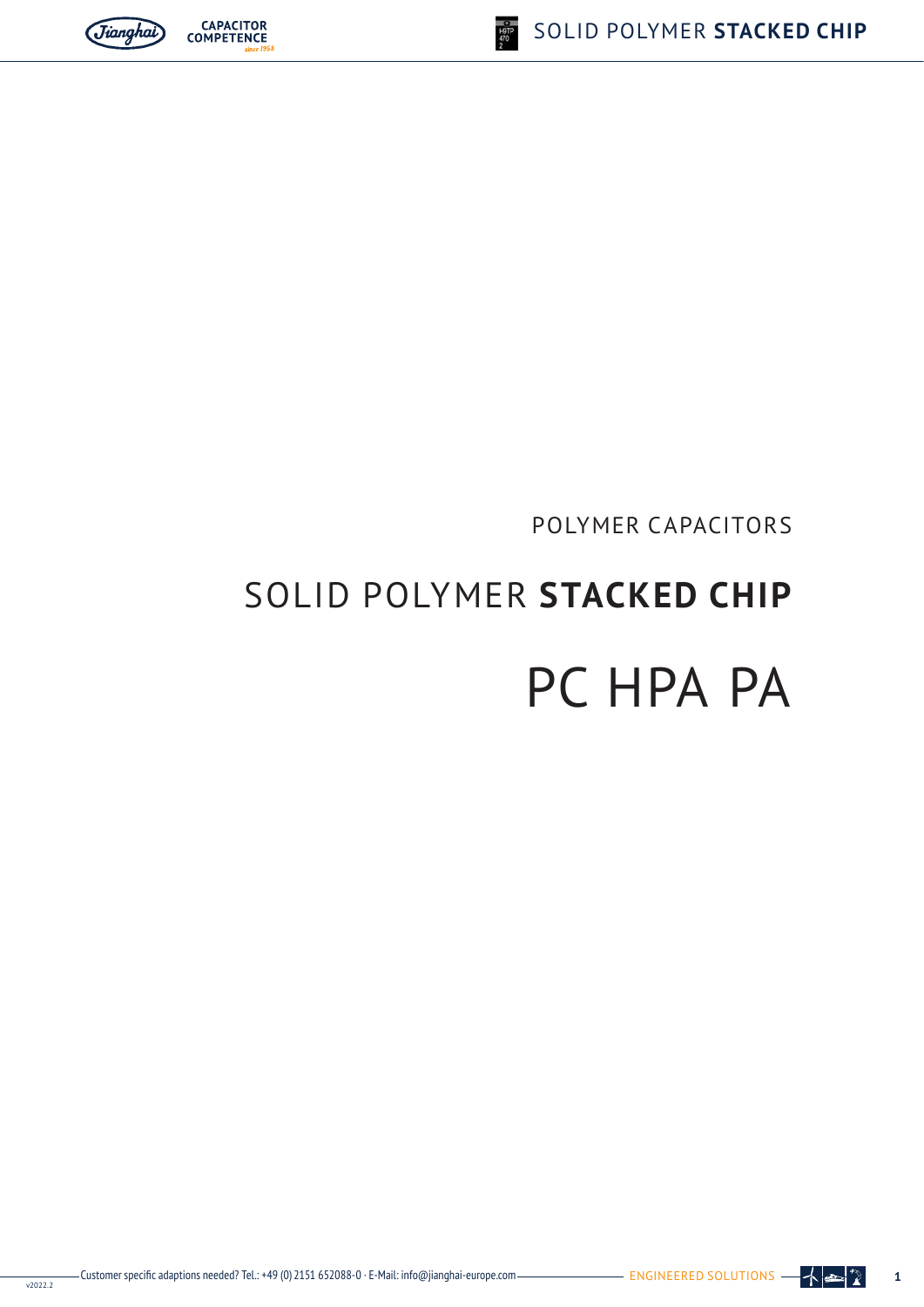



## **ITEM CHARACTERISTICS**

| Operating Temperature Range (°C)    | $-55 - +105$                                                                  |  |  |  |  |  |  |
|-------------------------------------|-------------------------------------------------------------------------------|--|--|--|--|--|--|
| Voltage Range (V)                   | $2 - 25$                                                                      |  |  |  |  |  |  |
| Capacitance Range (µF)              | $6.8 - 560$                                                                   |  |  |  |  |  |  |
| Capacitance Tolerance (20°C, 120Hz) | ± 20%                                                                         |  |  |  |  |  |  |
| Surge Voltage (V)                   | $U_R$ * 1,25                                                                  |  |  |  |  |  |  |
| <b>Dissipation Factor</b>           | \$0,06                                                                        |  |  |  |  |  |  |
| <b>Temperature Stability</b>        | $Z_{105\degree C}/Z_{20\degree C} \le 1,25$<br>$Z_{.55\%}/Z_{.20\%}\leq 1.25$ |  |  |  |  |  |  |
| Endurance                           | $L_e = 2000h$                                                                 |  |  |  |  |  |  |

**The usage at lower temperatures than indicated may be possible. Please contact the Jianghai Europe sales office for approval.**  $\mathbf T$ 

| <b>ITEM</b>               | <b>ENDURANCE LIFE L<sub><math>e</math></sub> = 2 000h</b>                                      |
|---------------------------|------------------------------------------------------------------------------------------------|
| Leakage Current           | $U_R$ <8V: Not more than 300% of specific value<br>$U_R \ge 8V$ : Not more than specific value |
| Capacitance Change        | Within $\pm$ 20% of initial value                                                              |
| <b>Dissipation Factor</b> | Not more than 200% of specified value                                                          |
| Condition                 | $U_R$ applied at 105 $\degree$ C                                                               |

## **DIMENSIONS**



| TEMPERATURE (T)   | T≤45°C | 45°C <t§85°c< th=""><th colspan="4">85°C<t≼105°c< th=""></t≼105°c<></th></t§85°c<> | 85°C <t≼105°c< th=""></t≼105°c<> |  |  |  |
|-------------------|--------|------------------------------------------------------------------------------------|----------------------------------|--|--|--|
| <b>MULTIPLIER</b> |        |                                                                                    |                                  |  |  |  |

## **MULTIPLIER FOR RIPPLE CURRENT INTERNAL STRUCTURE PRINCIPLE (EXAMPLE)**



For detailed information, datasheets and samples please contact Jianghai Europe.

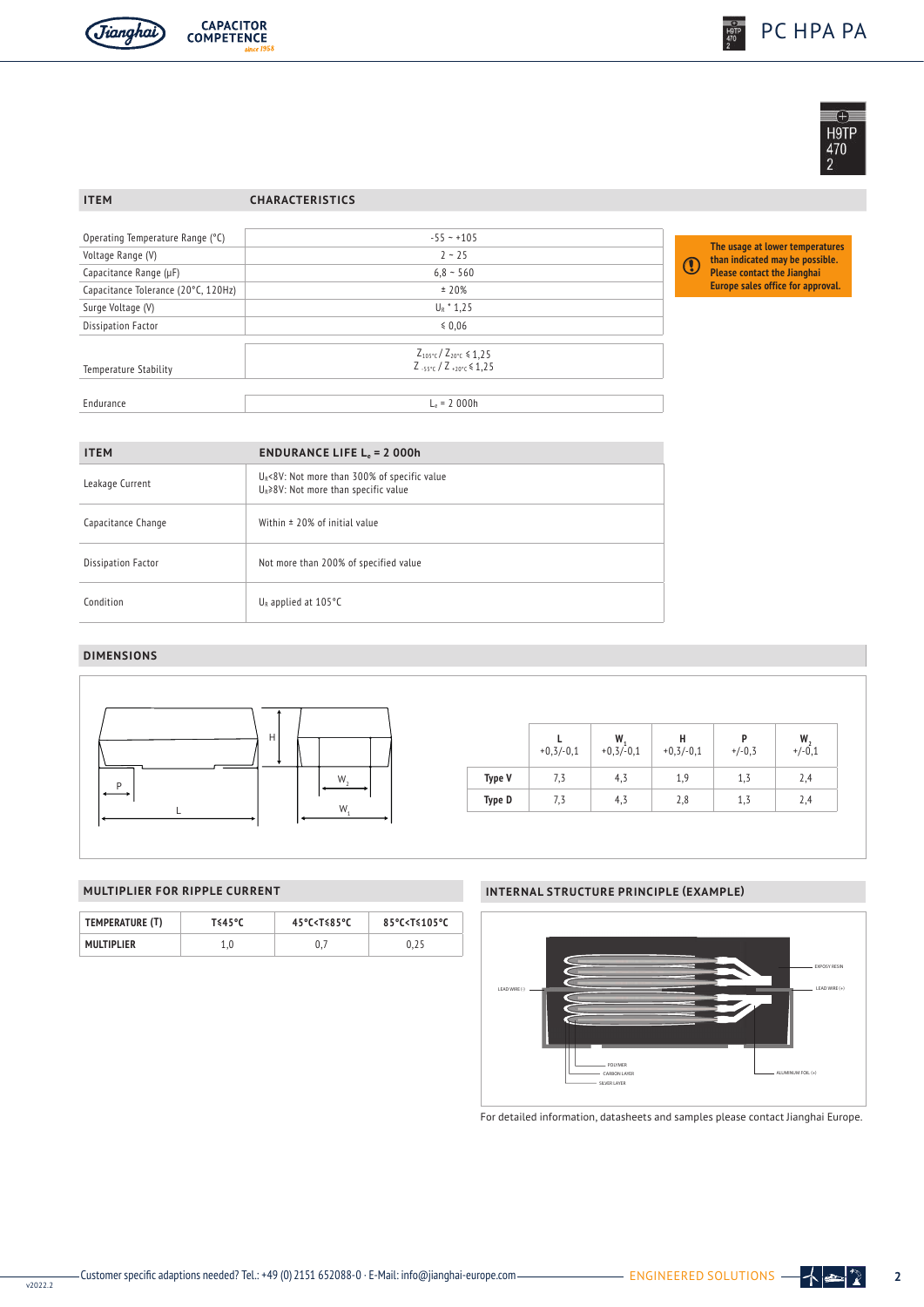

## **RECOMMENDED REFLOW PROFILE (<10V)**



| <b>TEMPERATURE</b>  | <b>TIME</b> |
|---------------------|-------------|
| $255^{\circ}$ C max | 30sec.mx    |
| $230^{\circ}$ C max | 130sec. max |
| $217^{\circ}$ C max | 150sec. max |

## **RECOMMENDED REFLOW SOLDERING PROFILE (≥10V)**



## **PACKAGING OUTER DIMENSIONS (Unit: mm)**



| <b>TYPE</b> |  |  |  |  |  | W P A <sub>0</sub> B <sub>0</sub> K <sub>0</sub> D D <sub>1</sub> E F P <sub>0</sub> T P <sub>2</sub><br>$\pm 0.2$ $\pm 0.2$ $\pm 0.1$ $\pm 0.1$ $\pm 0.1$ $\pm 0.1$ $\pm 0.02$ $\pm 0.05$ $\pm 0.05$ $\pm 0.05$ $\pm 0.05$ $\pm 0.05$ |  |
|-------------|--|--|--|--|--|----------------------------------------------------------------------------------------------------------------------------------------------------------------------------------------------------------------------------------------|--|
|             |  |  |  |  |  |                                                                                                                                                                                                                                        |  |
|             |  |  |  |  |  | $V$   12,0   8,0   4,6   7,6   2,16   1,5   1,5   1,75   5,5   4,0   0,229   2,0                                                                                                                                                       |  |
|             |  |  |  |  |  | D   12,0   8,0   4,6   7,6   3,10   1,5   1,5   1,75   5,5   4,0   0,267   2,0                                                                                                                                                         |  |

## **DISC STRUCTURE AND DIMENSIONS (Unit: mm)**



| A±MAX | $B = 0, 18$ | $C = 0, 2$ |      | $N = 1,0$ | $W2 = 1,0$ | $W3 = 1,5$ |  |  |
|-------|-------------|------------|------|-----------|------------|------------|--|--|
| 330   | 2,0         | 13,0       | 11,9 | 100       | 17,5       | 13,5       |  |  |

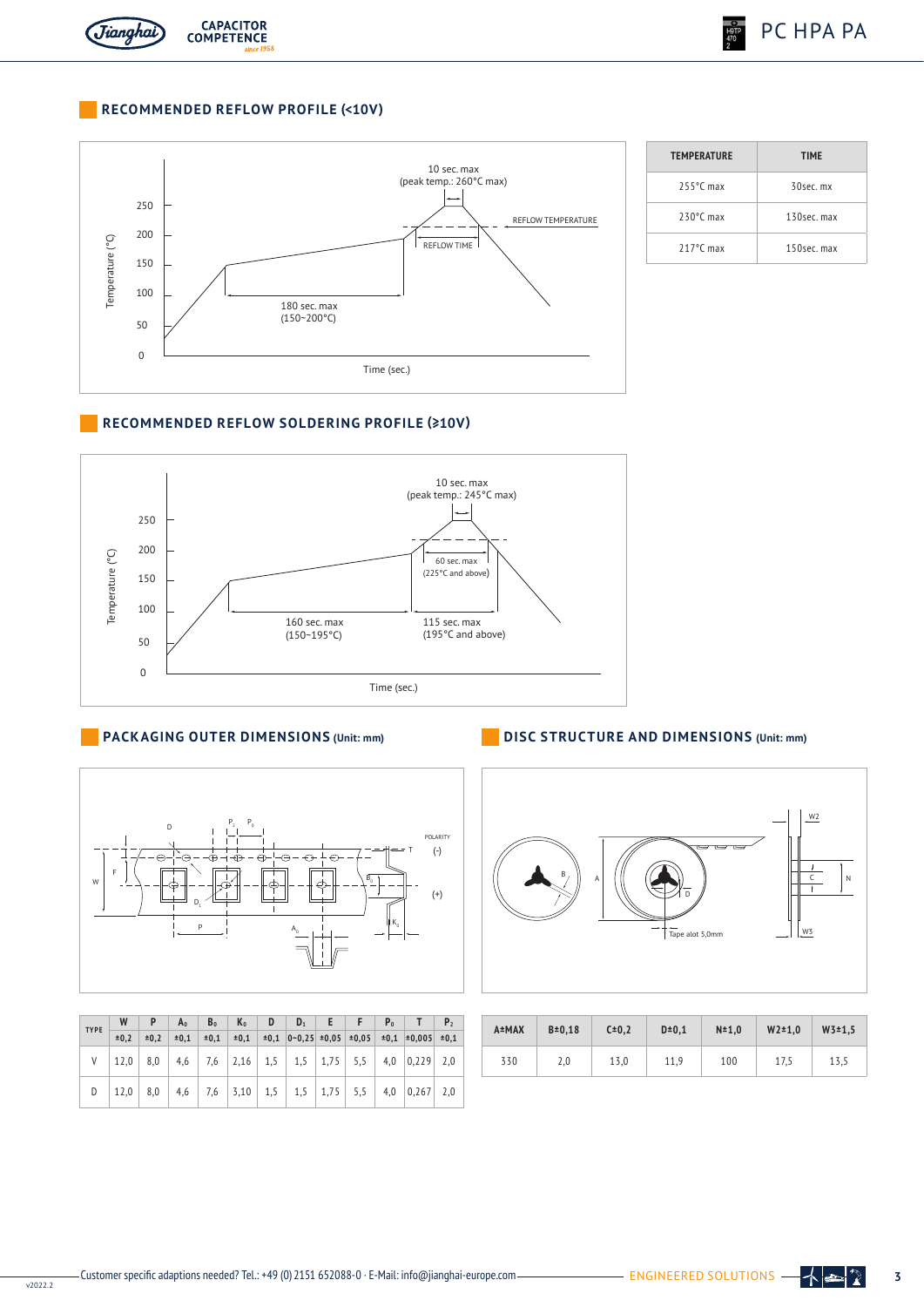

**CAPACITOR**<br>COMPETENCE

## **TYPE V**

| $\bm{\mathsf{U}}_{_{\mathsf{RDC}}}$ | $\mathsf{C}_{\mathsf{R}}$  | $ESR_{max}$             | tan6                     | $\mathsf{I}_{\mathsf{leak}}$ | $I_{RAC}$         | Size Code    | Dimension   | <b>ORDER CODE</b> |
|-------------------------------------|----------------------------|-------------------------|--------------------------|------------------------------|-------------------|--------------|-------------|-------------------|
| (Code)                              | Rated                      | Equivalent              | Dissipation              | Leakage                      | Rated             |              |             |                   |
|                                     | Capacitance<br>20°C, 120Hz | Series<br>Resistance    | Factor<br>$20^{\circ}$ C | Current<br>$20^{\circ}$ C    | Ripple<br>Current |              |             |                   |
|                                     |                            | $20^{\circ}$ C<br>100Hz | 120Hz                    | 2min                         | 45°C<br>100kHz    |              |             |                   |
| (V)                                 | $(\mu F)$                  | $(m\Omega)$             |                          | $(\mu A)$                    | (mArms)           |              | (mm)        | Details: Page 6   |
|                                     | 100                        | 16                      | 0,06                     | 20                           | 4900              | V            | 7,3x4,3x1,9 | PCP0DPA101M16VE3  |
| 2,0<br>0D                           | 150                        | 9                       | 0,06                     | 30                           | 6300              | $\mathsf{V}$ | 7,3x4,3x1,9 | PCPODPA151M09VE3  |
|                                     | 220                        | 9                       | 0,06                     | 44                           | 6300              | $\vee$       | 7,3x4,3x1,9 | PCPODPA221M09VE3  |
|                                     | 270                        | 9                       | 0,06                     | 54                           | 6300              | V            | 7,3x4,3x1,9 | PCPODPA271M09VE3  |
|                                     | 330                        | $\overline{7}$          | 0,06                     | 66                           | 7000              | $\mathsf{V}$ | 7,3x4,3x1,9 | PCP0DPA331M07VE3  |
|                                     | 330                        | 9                       | 0,06                     | 66                           | 6300              | $\vee$       | 7,3x4,3x1,9 | PCPODPA331M09VE3  |
|                                     | 470                        | 4,5                     | 0,06                     | 94                           | 8500              | $\vee$       | 7,3x4,3x1,9 | PCP0DPA471M04VE3  |
|                                     | 470                        | 6                       | 0,06                     | 94                           | 7500              | $\mathsf{V}$ | 7,3x4,3x1,9 | PCPODPA471M06VE3  |
|                                     | 470                        | 9                       | 0,06                     | 94                           | 6300              | $\vee$       | 7,3x4,3x1,9 | PCP0DPA471M09VE3  |
|                                     | 560                        | 4,5                     | 0,06                     | 112                          | 8500              | V            | 7,3x4,3x1,9 | PCP0DPA561M04VE3  |
|                                     | 100                        | 16                      | 0,06                     | 25                           | 4900              | $\mathsf{V}$ | 7,3x4,3x1,9 | PCP0EPA101M16VE3  |
| 2,5                                 | 150                        | 9                       | 0,06                     | 38                           | 6300              | $\mathsf V$  | 7,3x4,3x1,9 | PCP0EPA151M09VE3  |
| 0E                                  | 220                        | 9                       | 0,06                     | 55                           | 6300              | $\mathsf V$  | 7,3x4,3x1,9 | PCP0EPA221M09VE3  |
|                                     | 270                        | 9                       | 0,06                     | 68                           | 6300              | V            | 7,3x4,3x1,9 | PCP0EPA271M09VE3  |
|                                     | 330                        | 9                       | 0,06                     | 83                           | 6300              | $\vee$       | 7,3x4,3x1,9 | PCP0EPA331M09VE3  |
|                                     |                            |                         |                          |                              |                   |              |             |                   |
| 4                                   | 68                         | 20                      | 0,06                     | 28                           | 4400              | $\mathsf{V}$ | 7,3x4,3x1,9 | PCP0GPA680M20VE3  |
| OG                                  | 82                         | 16                      | 0,06                     | 33                           | 4900              | $\mathsf V$  | 7,3x4,3x1,9 | PCP0GPA820M16VE3  |
|                                     | 150                        | 16                      | 0,06                     | 60                           | 4900              | $\vee$       | 7,3x4,3x1,9 | PCP0GPA151M16VE3  |
|                                     | 10                         | 55                      | 0,06                     | $\overline{7}$               | 2700              | $\mathsf V$  | 7,3x4,3x1,9 | PCP0JPA100M55VE3  |
| 6,3                                 | 22                         | 45                      | 0,06                     | 14                           | 3000              | $\mathsf V$  | 7,3x4,3x1,9 | PCP0JPA220M45VE3  |
| 0 <sub>J</sub>                      | 33                         | 25                      | 0,06                     | 21                           | 3900              | $\mathsf V$  | 7,3x4,3x1,9 | PCP0JPA330M25VE3  |
|                                     | 47                         | 25                      | 0,06                     | 30                           | 3900              | V            | 7,3x4,3x1,9 | PCP0JPA470M25VE3  |
|                                     | 68                         | 15                      | 0,06                     | 43                           | 5100              | $\vee$       | 7,3x4,3x1,9 | PCP0JPA680M15VE3  |
|                                     | 100                        | 15                      | 0,06                     | 63                           | 5100              | $\mathsf V$  | 7,3x4,3x1,9 | PCP0JPA101M15VE3  |
|                                     | 150                        | 9                       | 0,06                     | 95                           | 6300              | $\mathsf{V}$ | 7,3x4,3x1,9 | PCP0JPA151M09VE3  |
|                                     | 150                        | 15                      | 0,06                     | 95                           | 5100              | $\vee$       | 7,3x4,3x1,9 | PCP0JPA151M15VE3  |
|                                     | 220                        | 9                       | 0,06                     | 139                          | 6300              | $\mathsf V$  | 7,3x4,3x1,9 | PCP0JPA221M09VE3  |
|                                     | 220                        | 15                      | 0,06                     | 139                          | 5100              | V            | 7,3x4,3x1,9 | PCP0JPA221M15VE3  |
|                                     | 150                        | 10                      | 0,06                     | 360                          | 6000              | V            | 7,3x4,3x1,9 | PCP0KPA151M10VE3  |
| 8<br>0K                             | 200                        | 12                      | 0,06                     | 480                          | 5600              | V            | 7,3x4,3x1,9 | PCP0KPA201M12VE3  |
|                                     |                            |                         |                          |                              |                   |              |             |                   |
|                                     | 10                         | 55                      | 0,06                     | 30                           | 2700              | V            | 7,3x4,3x1,9 | PCP1APA100M55VE3  |
| 10                                  | 22                         | 28                      | 0,06                     | 66                           | 3700              | $\vee$       | 7,3x4,3x1,9 | PCP1APA220M28VE3  |
| 1A                                  | 33                         | 25                      | 0,06                     | 99                           | 3900              | $\vee$       | 7,3x4,3x1,9 | PCP1APA330M25VE3  |
|                                     | 100                        | 15                      | 0,06                     | 300                          | 5100              | $\mathsf{V}$ | 7,3x4,3x1,9 | PCP1APA101M15VE3  |
|                                     |                            |                         |                          |                              |                   |              |             |                   |
|                                     | 6,8                        | 70                      | 0,06                     | 33                           | 2400              | V            | 7,3x4,3x1,9 | PCP1CPA6R8M70VE3  |
| 16<br>$1\mathsf{C}$                 | 10                         | 60                      | 0,06                     | 48                           | 2600              | $\mathsf{V}$ | 7,3x4,3x1,9 | PCP1CPA100M60VE3  |
|                                     | 15                         | 40                      | 0,06                     | 72                           | 3200              | $\mathsf{V}$ | 7,3x4,3x1,9 | PCP1CPA150M40VE3  |
|                                     | 22                         | 30                      | 0,06                     | 106                          | 3600              | V            | 7,3x4,3x1,9 | PCP1CPA220M30VE3  |
|                                     | 33                         | 30                      | 0,06                     | 159                          | 3600              | $\mathsf{V}$ | 7,3x4,3x1,9 | PCP1CPA330M30VE3  |
|                                     | 47                         | 55                      | 0,06                     | 226                          | 2700              | $\mathsf{V}$ | 7,3x4,3x1,9 | PCP1CPA470M55VE3  |
|                                     | 68                         | 30                      | 0,06                     | 327                          | 3600              | V            | 7,3x4,3x1,9 | PCP1CPA680M30VE3  |
|                                     | 100                        | 40                      | 0,06                     | 480                          | 3200              | V            | 7,3x4,3x1,9 | PCP1CPA101M40VE3  |
|                                     | 10                         | 40                      | 0,06                     | 113                          | 3200              | V            | 7,3x4,3x1,9 | PCP1EPA100M40VE3  |
| 25<br>$1\mathsf{E}$                 |                            |                         |                          |                              |                   |              |             |                   |
|                                     |                            |                         |                          |                              |                   |              |             |                   |

**TYPE D**: please see page 5 >>

 $H9TP$ <br> $470$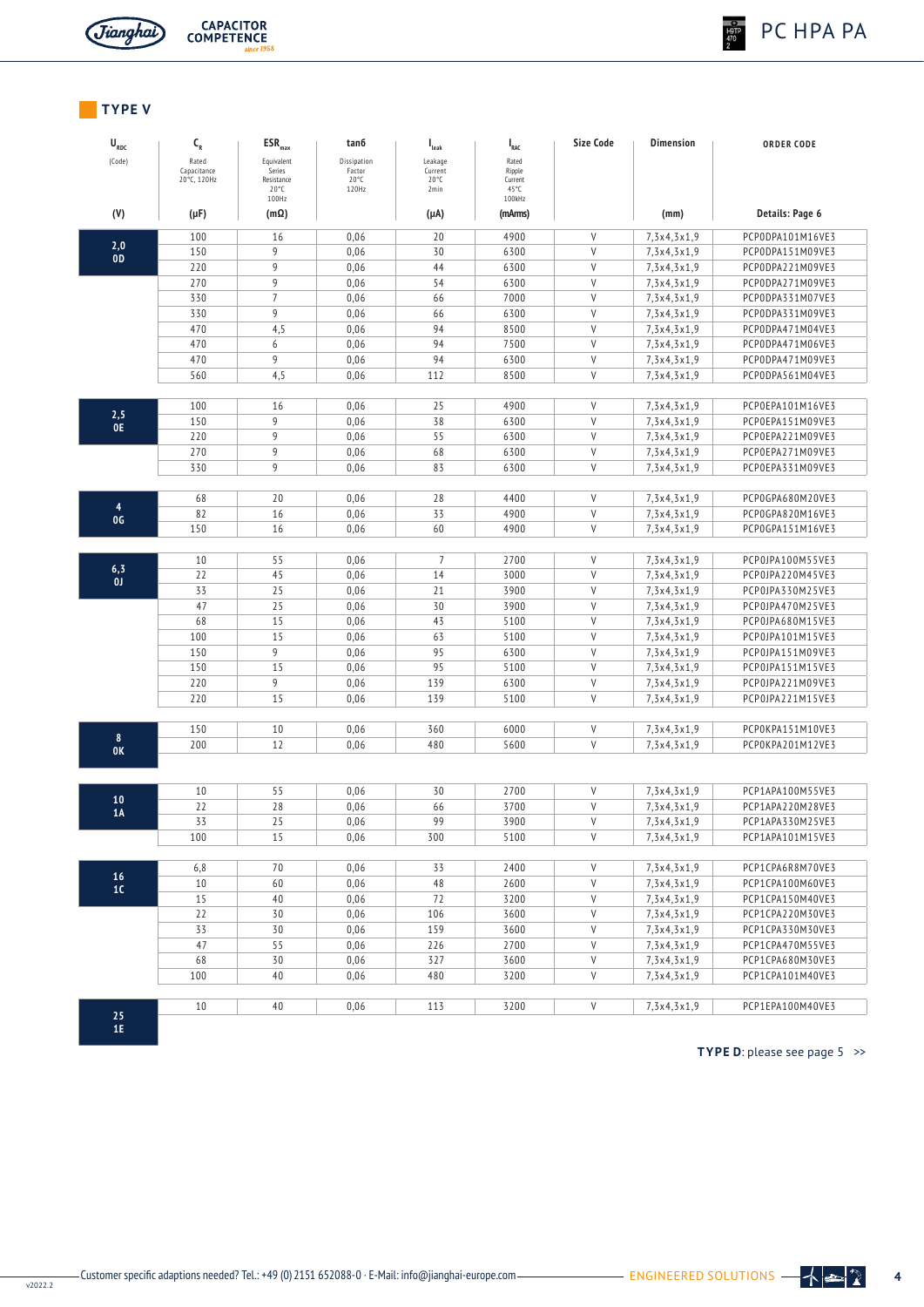



**CAPACITOR**<br>COMPETENCE

# **TYPE D**

| $\mathbf{U}_{_{\mathrm{RDC}}}$                     | $C_R^{\dagger}$            | $ESR_{max}$             | tan6                     | $\mathsf{I}_{\mathsf{leak}}$ | $I_{RAC}$         | <b>Size Code</b> | <b>Dimension</b>           | <b>ORDER CODE</b>                    |
|----------------------------------------------------|----------------------------|-------------------------|--------------------------|------------------------------|-------------------|------------------|----------------------------|--------------------------------------|
| (Code)                                             | Rated                      | Equivalent              | Dissipation              | Leakage                      | Rated             |                  |                            |                                      |
|                                                    | Capacitance<br>20°C, 120Hz | Series<br>Resistance    | Factor<br>$20^{\circ}$ C | Current<br>$20^{\circ}$ C    | Ripple<br>Current |                  |                            |                                      |
|                                                    |                            | $20^{\circ}$ C<br>100Hz | 120Hz                    | 2min                         | 45°C<br>100kHz    |                  |                            |                                      |
| (V)                                                | $(\mu F)$                  | $(m\Omega)$             |                          | $(\mu A)$                    | (mArms)           |                  | (mm)                       | Details: Page 6                      |
|                                                    |                            |                         |                          |                              |                   |                  |                            |                                      |
|                                                    |                            |                         |                          |                              |                   |                  |                            | PCP0DPA101M16DE3                     |
| $\overline{2}$                                     | 100                        | 16                      | 0,06                     | 20                           | 4900              | D                | 7,3x4,3x2,8                |                                      |
| 0 <sub>D</sub>                                     | 150<br>220                 | 9<br>9                  | 0,06                     | 30                           | 6300              | D<br>D           | 7,3x4,3x2,8                | PCP0DPA151M09DE3                     |
|                                                    |                            |                         | 0,06                     | 44                           | 6300              |                  | 7,3x4,3x2,8                | PCP0DPA221M09DE3                     |
|                                                    | 270<br>330                 | 9<br>$\overline{7}$     | 0,06                     | 54<br>66                     | 6300<br>7000      | D<br>D           | 7,3x4,3x2,8                | PCP0DPA271M09DE3                     |
|                                                    |                            | 9                       | 0,06                     |                              |                   |                  | 7,3x4,3x2,8                | PCP0DPA331M07DE3                     |
|                                                    | 330<br>470                 |                         | 0,06                     | 66<br>94                     | 6300              | D<br>D           | 7,3x4,3x2,8                | PCP0DPA331M09DE3                     |
|                                                    | 470                        | 4,5<br>6                | 0,06                     | 94                           | 8500<br>7500      | D                | 7,3x4,3x2,8                | PCP0DPA471M04DE3<br>PCP0DPA471M06DE3 |
|                                                    | 470                        | 9                       | 0,06<br>0,06             | 94                           | 6300              | D                | 7,3x4,3x2,8<br>7,3x4,3x2,8 | PCP0DPA471M09DE3                     |
|                                                    | 100                        | 16                      | 0,06                     | 25                           | 4900              | $\mathsf{D}%$    | 7,3x4,3x2,8                | PCP0EPA101M16DE3                     |
| 2,5                                                | 150                        | 9                       | 0,06                     | 38                           | 6300              | D                | 7,3x4,3x2,8                | PCP0EPA151M09DE3                     |
| 0E                                                 | 180                        | 12                      | 0,06                     | 45                           | 5600              | $\mathsf{D}%$    | 7,3x4,3x2,8                | PCP0EPA181M12DE3                     |
|                                                    | 220                        | 9                       | 0,06                     | 55                           | 6300              | $\mathsf{D}%$    | 7,3x4,3x2,8                | PCP0EPA221M09DE3                     |
|                                                    | 270                        | 9                       | 0,06                     | 68                           | 6300              | D                | 7,3x4,3x2,8                | PCP0EPA271M09DE3                     |
|                                                    | 330                        | $\overline{7}$          | 0,06                     | 83                           | 7000              | D                | 7,3x4,3x2,8                | PCP0EPA331M07DE3                     |
|                                                    | 330                        | 9                       | 0,06                     | 83                           | 6300              | D                | 7,3x4,3x2,8                | PCP0EPA331M09DE3                     |
|                                                    | 470                        | 4,5                     | 0,06                     | 118                          | 8500              | $\mathsf{D}%$    | 7,3x4,3x2,8                | PCP0EPA471M04DE3                     |
|                                                    | 470                        | 6                       | 0,06                     | 118                          | 7500              | D                | 7,3x4,3x2,8                | PCP0EPA471M06DE3                     |
|                                                    | 470                        | 9                       | 0,06                     | 118                          | 6300              | D                | 7,3x4,3x2,8                | PCP0EPA471M09DE3                     |
|                                                    |                            |                         |                          |                              |                   |                  |                            |                                      |
|                                                    | 68                         | 20                      | 0,06                     | 28                           | 4400              | D                | 7,3x4,3x2,8                | PCP0GPA680M20DE3                     |
| 4<br>OG                                            | 82                         | 16                      | 0,06                     | 33                           | 4900              | D                | 7,3x4,3x2,8                | PCP0GPA820M16DE3                     |
|                                                    | 150                        | 18                      | 0,06                     | 60                           | 4600              | D                | 7,3x4,3x2,8                | PCP0GPA151M018DE3                    |
|                                                    |                            |                         |                          |                              |                   |                  |                            |                                      |
|                                                    | 10                         | 55                      | 0,06                     | $\overline{7}$               | 2700              | D                | 7,3x4,3x2,8                | PCP0JPA100M55DE3                     |
| $\boldsymbol{6}, \boldsymbol{3}$<br>0 <sub>J</sub> | 22                         | 45                      | 0,06                     | 14                           | 3000              | D                | 7,3x4,3x2,8                | PCP0JPA220M45DE3                     |
|                                                    | 33                         | 25                      | 0,06                     | 21                           | 3900              | D                | 7,3x4,3x2,8                | PCP0JPA330M25DE3                     |
|                                                    | 47                         | 25                      | 0,06                     | 30                           | 3900              | D                | 7,3x4,3x2,8                | PCP0JPA470M25DE3                     |
|                                                    | 68                         | 15                      | 0,06                     | 43                           | 5100              | D                | 7,3x4,3x2,8                | PCP0JPA680M15DE3                     |
|                                                    | 100                        | 15                      | 0,06                     | 63                           | 5100              | D                | 7,3x4,3x2,8                | PCP0JPA101M15DE3                     |
|                                                    | 150                        | 10                      | 0,06                     | 95                           | 6000              | $\mathsf{D}%$    | 7,3x4,3x2,8                | PCP0JPA151M10DE3                     |
|                                                    | 150                        | 15                      | 0,06                     | 95                           | 5100              | D                | 7,3x4,3x2,8                | PCP0JPA151M15DE3                     |
|                                                    | 220                        | 10                      | 0,06                     | 139                          | 6000              | D                | 7,3x4,3x2,8                | PCP0JPA221M10DE3                     |
|                                                    | 220                        | 15                      | 0,06                     | 139                          | 5100              | D                | 7, 3x4, 3x2, 8             | PCP0JPA221M15DE3                     |
|                                                    |                            |                         |                          |                              |                   |                  |                            |                                      |
| $\pmb{8}$                                          | 150                        | 10                      | 0,06                     | 360                          | 6000              | D                | 7,3x4,3x2,8                | PCP0KPA151M10DE3                     |
| 0K                                                 | 200                        | 12                      | 0,06                     | 480                          | 5600              | D                | 7,3x4,3x2,8                | PCP0KPA201M12DE3                     |
|                                                    |                            |                         |                          |                              |                   |                  |                            |                                      |
|                                                    |                            |                         |                          |                              |                   |                  |                            | PCP1APA100M55DE3                     |
| 10                                                 | 10<br>22                   | 55<br>28                | 0,06<br>0,06             | 30<br>66                     | 2700<br>3700      | D<br>D           | 7,3x4,3x2,8                | PCP1APA220M28DE3                     |
| 1A                                                 | 33                         |                         |                          |                              |                   |                  | 7,3x4,3x2,8                | PCP1APA330M25DE3                     |
|                                                    | 68                         | 25<br>15                | 0,06<br>0,06             | 99<br>204                    | 3900<br>5100      | D                | 7, 3x4, 3x2, 8             | PCP1APA680M15DE3                     |
|                                                    | 100                        | 15                      | 0,06                     | 300                          | 5100              | D<br>D           | 7,3x4,3x2,8<br>7,3x4,3x2,8 | PCP1APA101M15DE3                     |
|                                                    |                            |                         |                          |                              |                   |                  |                            |                                      |
|                                                    | 6,8                        | 70                      | 0,06                     | 33                           | 2400              | D                | 7,3x4,3x2,8                | PCP1CPA6R8M70DE3                     |
| 16                                                 | 10                         | 60                      | 0,06                     | 48                           | 2600              | D                | 7,3x4,3x2,8                | PCP1CPA100M60DE3                     |
| 1C                                                 | 15                         | $40\,$                  | 0,06                     | 72                           | 3200              | D                | 7,3x4,3x2,8                | PCP1CPA150M40DE3                     |
|                                                    | 22                         | 30                      | 0,06                     | 106                          | 3600              | D                | 7,3x4,3x2,8                | PCP1CPA220M30DE3                     |
|                                                    | 33                         | 30                      | 0,06                     | 159                          | 3600              | D                | 7,3x4,3x2,8                | PCP1CPA330M30DE3                     |
|                                                    | 47                         | 30                      | 0,06                     | 226                          | 3600              | D                | 7,3x4,3x2,8                | PCP1CPA470M30DE3                     |
|                                                    | 68                         | 30                      | 0,06                     | 327                          | 3600              | D                | 7,3x4,3x2,8                | PCP1CPA680M30DE3                     |
|                                                    | 100                        | 25                      | 0,06                     | 480                          | 3200              | D                | 7,3x4,3x2,8                | PCP1CPA101M25DE3                     |
|                                                    |                            |                         |                          |                              |                   |                  |                            |                                      |
| 25 <sub>1</sub>                                    | 10                         | 40                      | 0,06                     | 113                          | 3200              | D                | 7,3x4,3x2,8                | PCP1EPA100M40DE3                     |
|                                                    |                            |                         |                          |                              |                   |                  |                            |                                      |

**1E**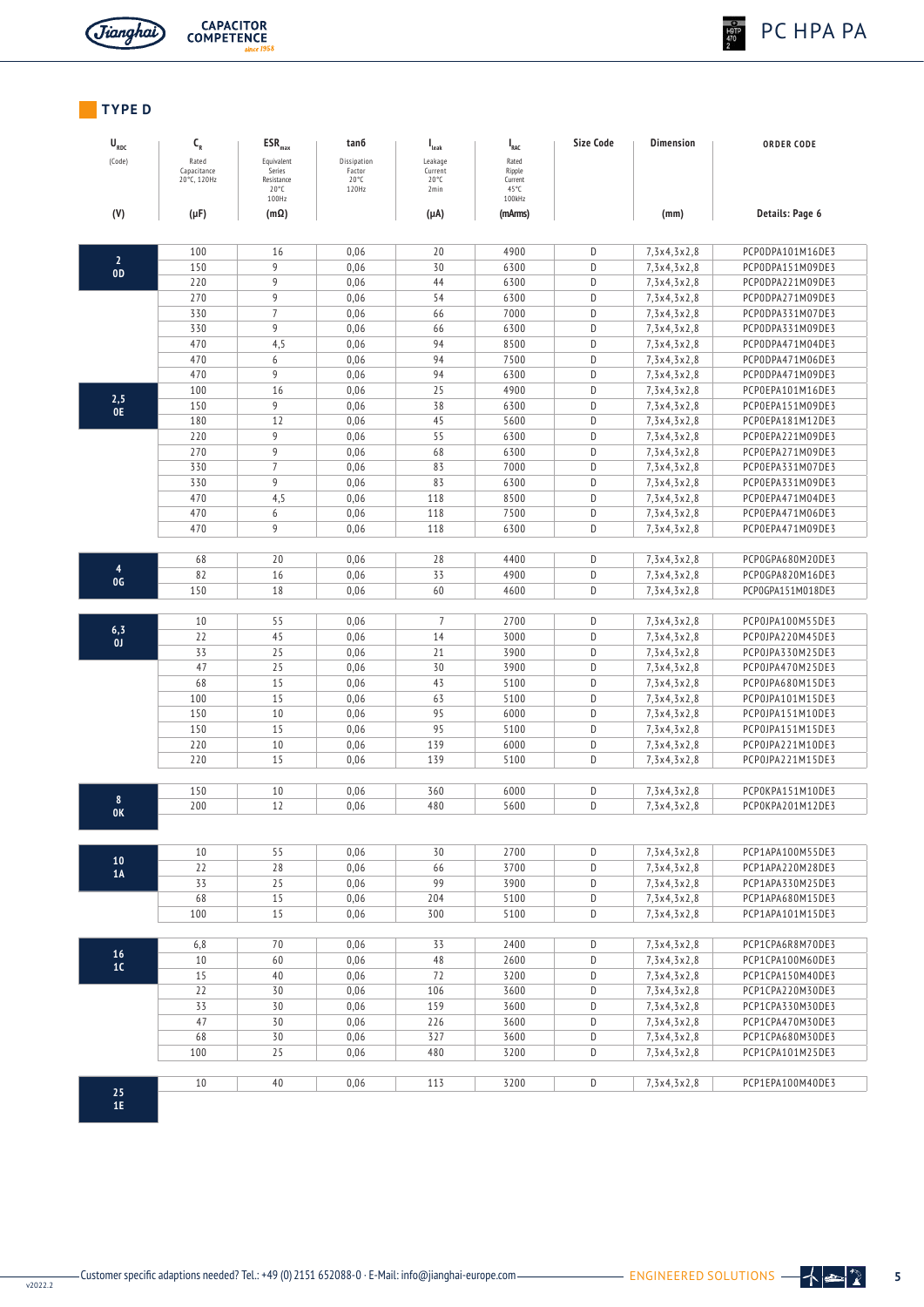

## **CAPACITOR COMPETENCE**

## **STORAGE CONDITION**

## IN ADDITION TO THE DETAILS IN CHAPTER "HANDLING CONDITIONS" PLEASE NOTE:

- ► Moisture Sensitivity Level: MSL-3
- ► Recommended Storage: 5~30°C, max 60% RH within moisture proof bag
- ► Max. Storage time in original closed bag: 2 years
- ► After opening the bag please use the capacitors within 168h.

► When polymer capacitors are used first time after a period of storage, the leakage current might be increased. When voltages are applied within specified life time, the leakage current will decrease again due to the self-healing functionality. Please take action to protect the circuit against increase leakage currents.

## **ORDER CODE SOLID POLYMER STACKED CHIP**

| PC                   | P                    |              | 0D                       |            | PA             |    |                        | 6R8 |                          | М            |                           |    | V                      |              | E3                     |
|----------------------|----------------------|--------------|--------------------------|------------|----------------|----|------------------------|-----|--------------------------|--------------|---------------------------|----|------------------------|--------------|------------------------|
| Techno-<br>logy      | <b>Terminal Type</b> |              | Rated<br>Voltage<br>Code |            | Series<br>Code |    | Capacitance Code<br>μF |     | Capacitance<br>Tolerance |              | <b>ESR Code</b><br>(mOhm) |    | Dimension Code<br>(mm) |              | for<br>internal<br>use |
| $PC$<br>$=$          | Chip                 | $\, {\sf p}$ | 2V                       | OD         | HPA            | PA | 6,8                    | 6R8 | ±10%                     | K            | 4,5                       | 04 | 7,3x4,3x1,9            | $\mathsf{V}$ |                        |
| Polymer<br>Capacitor |                      |              | 2,5V                     | 0E         |                |    | 68                     | 680 | ±20%                     | M            | 6                         | 06 | 7,3x4,3x2,8            | D            |                        |
|                      |                      |              | 4V                       | OG         |                |    | 470                    | 471 | $-30 - 10%$              | $\mathsf{X}$ | 16                        | 16 |                        |              |                        |
|                      |                      |              | 6,3V                     | $0$ J $\,$ |                |    |                        |     | $-35 - 10%$              | W            | 60                        | 60 |                        |              |                        |
|                      |                      |              | 8V                       | 0K         |                |    |                        |     | $-35 - +20%$             | Υ            |                           |    |                        |              |                        |
|                      |                      |              | 10V                      | 1A         |                |    |                        |     |                          |              |                           |    |                        |              |                        |
|                      |                      |              | 16V                      | 1C         |                |    |                        |     |                          |              |                           |    |                        |              |                        |
|                      |                      |              | 25V                      | 1E         |                |    |                        |     |                          |              |                           |    |                        |              |                        |

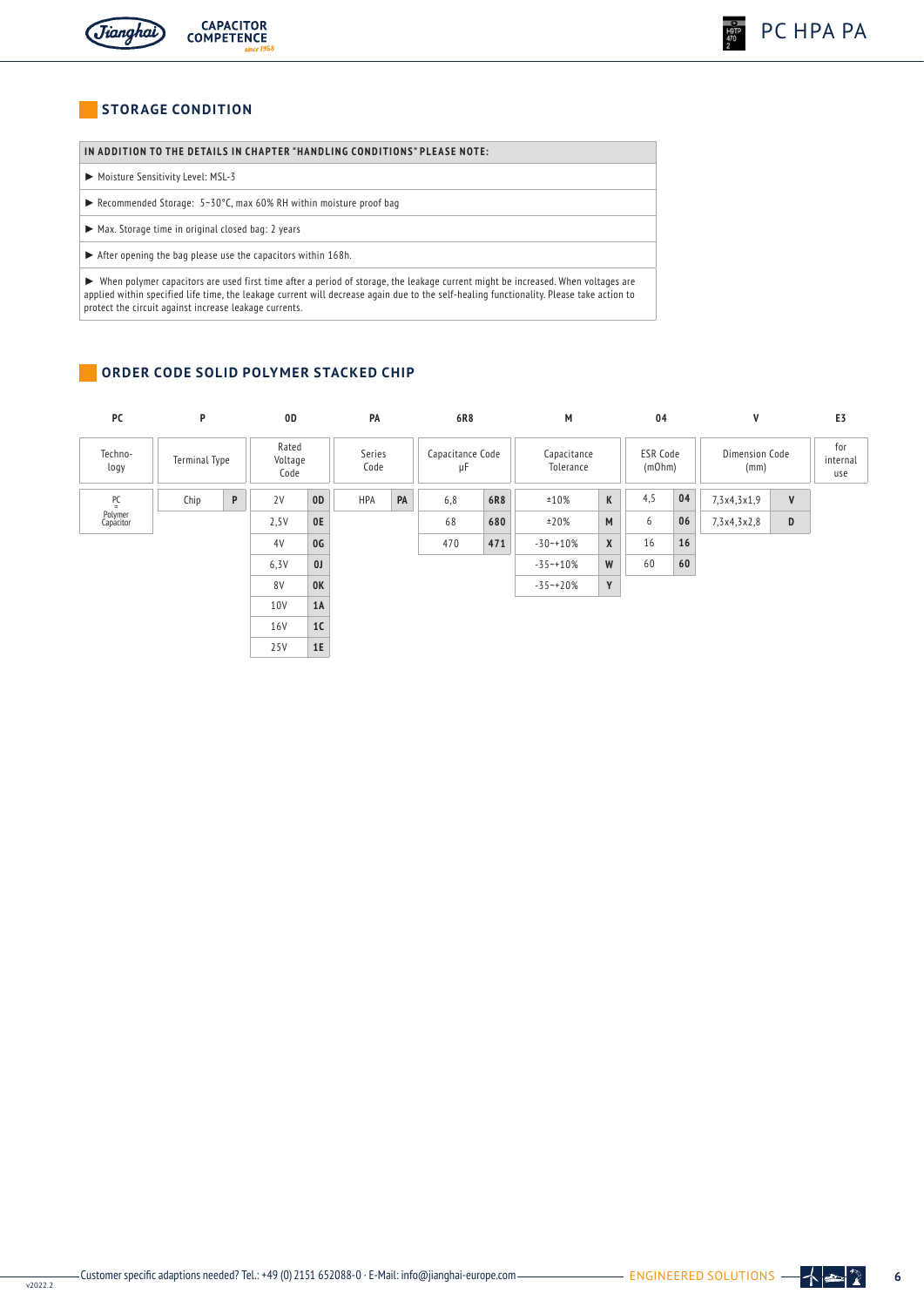## **INTRODUCTION INTRODUCTION SOLID POLYMER CAPACITORS**

**CAPACITOR** 

**COMPETENCE** 

Aluminum solid electrolyte capacitors with conductive polymer are wound aluminum electrolytic capacitors that use a polythiophene electrolytic system. The conductive polymer yields extremely low ESR-values that allow for very high ripple currents at high frequencies. Typically, these types of capacitors are used in smoothing circuits of DC-DC converters and in highfrequency applications. Polymer Capacitors from Jianghai has been enlarged to voltages up to 200V, which allows the usage in many power supply applications too.

## **COMPARISON OF SOLID POLYMER CAPACITORS AND LIQUID ELECTROLYTIC CAPACITORS**

Besides the excellent lifetime performance, the temperature characteristics of polymer capacitors allow for a usage in a wide range of ambient temperatures. Temperatures in the range from -55°C to 105°C lead merely to capacitance changes from 10…15%, while the ESR remains almost constant. Especially the stability of its low ESR-values makes the polymer capacitor attractive for smoothing circuits or for decoupling functions. Compared to tantalum electrolytic capacitors, polymer capacitors offer a more reliable solution with a similar functionality.

## **HYBRID POLYMER CAPACITORS**

Hybrid Polymer Capacitors combine the technology of Solid Polymer Capacitors and Liquid Electrolytic Capacitors. As a result Hybrid Capacitors follow the rules of both technologies. Please consider carefully the Handling Precautions for Liquid Aluminum Electrolytic Capacitors (page: 10) and Solid Polymer Capacitors (page: 165) together. The lifetime of Hybrid Polymer Capacitors follows roughly the rules of Arrhenius like for Liquid Aluminum Electrolytic Capacitors, while the limitations of voltages and currents of the Polymer technology need to be applied. For details please contact Jianghai Europe.

## **LIFETIME ESTIMATION SOLID POLYMER CAPACITORS**

In analogy to liquid electrolytic capacitors also solid polymer capacitors do have a lifetime. The characteristics differs from liquid capacitors in many ways. In the datasheets there are ripple currents defined. Anyway, most lifetime models do not include the currents for estimating the lifetime. The established lifetime models typically are based on voltage-temperature tests without any additional currents applied. As the capacitors are used in many cases under load conditions, where ripple currents are found, the many lifetime models do not meet well the real usage condition.

**Endurance Lifetime L**<sub>e</sub> defines the acceptable drift criteria of the capacitor parameters, when the rated voltage is applied at the upper category temperature, without adding any ripple currents.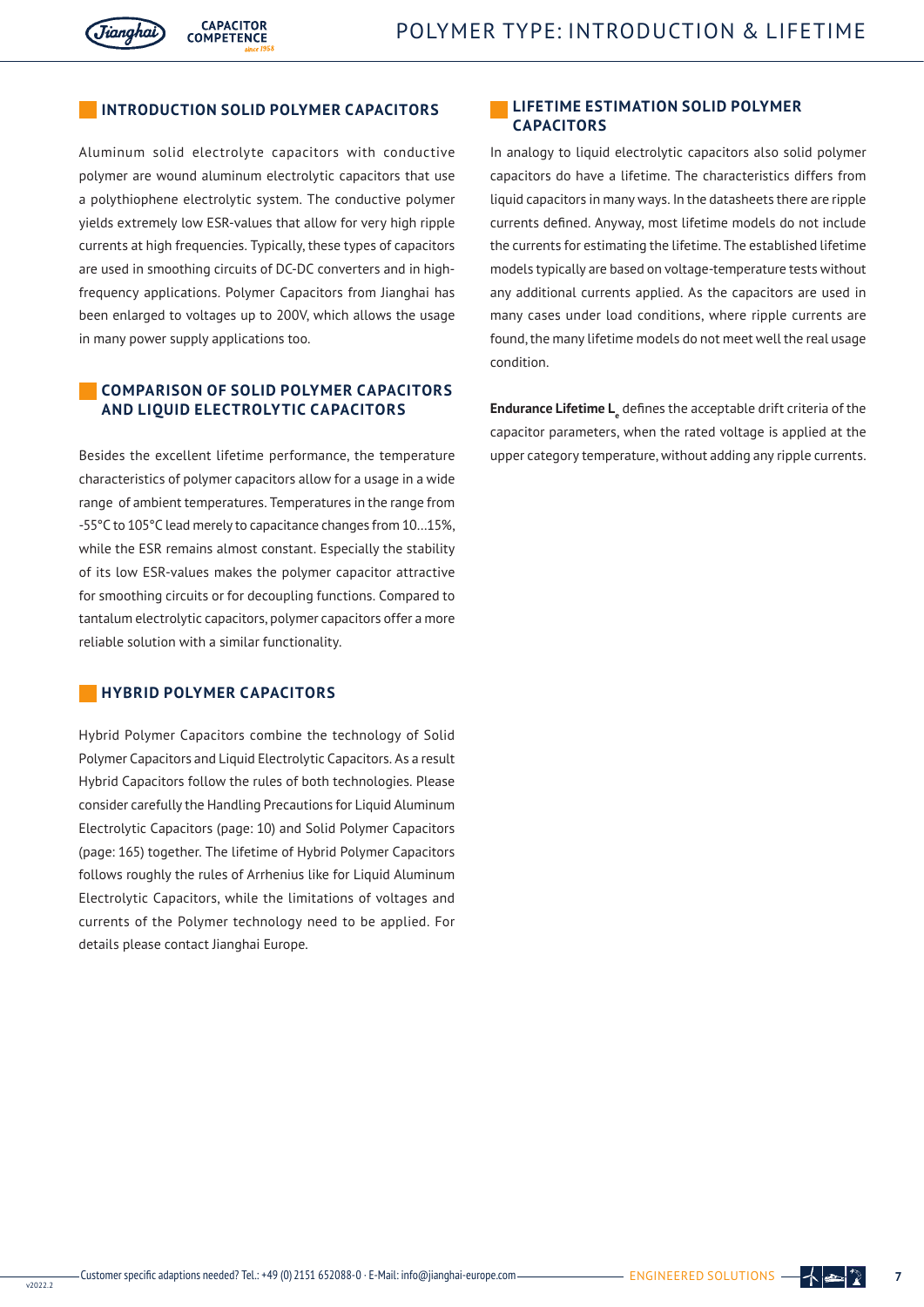

## **HANDLING PRECAUTIONS SOLID POLYMER**

**CAPACITOR** 

COMPETENCE

Please see "General Handling Precautions" for Aluminum Electrolytic Capacitors on page 9 ff.. Additional requirements for aluminum solid electrolyte capacitors with conductive polymer:

- 1) Solid polymer capacitors do have a polarity. Never allow a reverse or negative voltage.
- 2) Over-voltages higher than the rated voltage will destroy the capacitors and must be avoided. The sum of DC voltage and the ripple voltage peak must not exceed the rated voltage.
- 3) If the rated voltage is low, take care that any negative ripple voltage peak does not become a reverse voltage. The minimum peak ripple voltage should be larger than 0,1\*Ur.
- 4) Leakage Currents might increase as consequence of longer storage, critical soldering processes, overload conditions, heavy charging/discharging, mechanical stress. Please note that solid polymer capacitors need a longer time for an internal repair than liquid capacitors. An increase of the leakage current shall be taken as an indication of a possible damage and should be avoided generally. It is essential to ensure a correct soldering profile. Please follow the recommendation of Jianghai page 169. In case of any questions please contact Jianghai Europe.
- 5) Polymer Capacitors cannot be used:
	- in circuits with frequent and/or rapid charging and discharging function,
	- in time-constant or coupling circuits.
	- in high impedance circuits or applications, where the leakage current affects the circuit operation,
	- after heavy thermal stress during soldering as the capacitance and leakage current may change,
	- under mechanical stress. Avoid mechanical vibration and shock.
	- in applications with heavy discharges / negative transients higher than 20% of  $\sf{U}_r$ .
- 6) Ripple currents above the specified rating must be avoided as they may damage the capacitor.
- 7) Serial connections shall be avoided to prevent possible overvoltage conditions.
- 8) When parallel connections between polymer capacitors are planned, please take proper current balancing into account.
- 9) Use a protection circuit when the inrush current exceeds 10A. Especially higher voltage capacitor might need an individual protection against high inrush currents.
- 10) Always consider the safety when designing circuits. Plan for worst case failures such as short circuits and open circuits.
- 11) Protect Polymer capacitors from short-circuiting. Such high currents might destroy the capacitor and in rare case ignite the rubber inside the capacitor.
- 12) Laminated capacitors need to be handled like non-isolated components. Please take care of a completely separation of the lead wires and the case of the capacitor.
- 13) Without written consent by Jianghai, Polymer capacitors should not be used in highly reliable or life sustaining applications such as: medical equipment, aviation/aerospace equipment, automotive and nuclear applications and others, where a capacitor failure may have a major impact.
- 14) Environmental restrictions: please follow carefully all restrictions valid for liquid electrolytic capacitors, described in the "General Handling Precautions" at page 10. In addition any contact with water, especially salt water and/or oil must be avoided. In the same way the usage of polymer capacitors in places with higher concentration of noxious gases like hydrogen sulfide, sulfide acid, chlorine, ammonia and other is not allowed. Protect the capacitors against radiation, especially ultraviolet rays. If a circuit board cleaning is planned, please contact Jianghai Europe for approval of the cleaning process to avoid damages of the capacitors.
- 15) Never reuse capacitors if they have been assembled and energized already.
- 16) Do not drop capacitors or apply any mechanical shock. If this has happened, please do not use them anymore.
- 17) Storage: Do not store the capacitors at high temperature or high humidity, without any direct sunlight. Please keep the temperature in a range of 5°C to 35°C and a relative humidity less than 75%. In order to keep a good solder ability, store the capacitors in its plastic bags. The maximum storage time shall be limited to one year.
- 18) For Polymer Capacitors of 125°C temperature class current deratings for temperatures > 105°C might be necessary. Please check carefully the individual datasheet.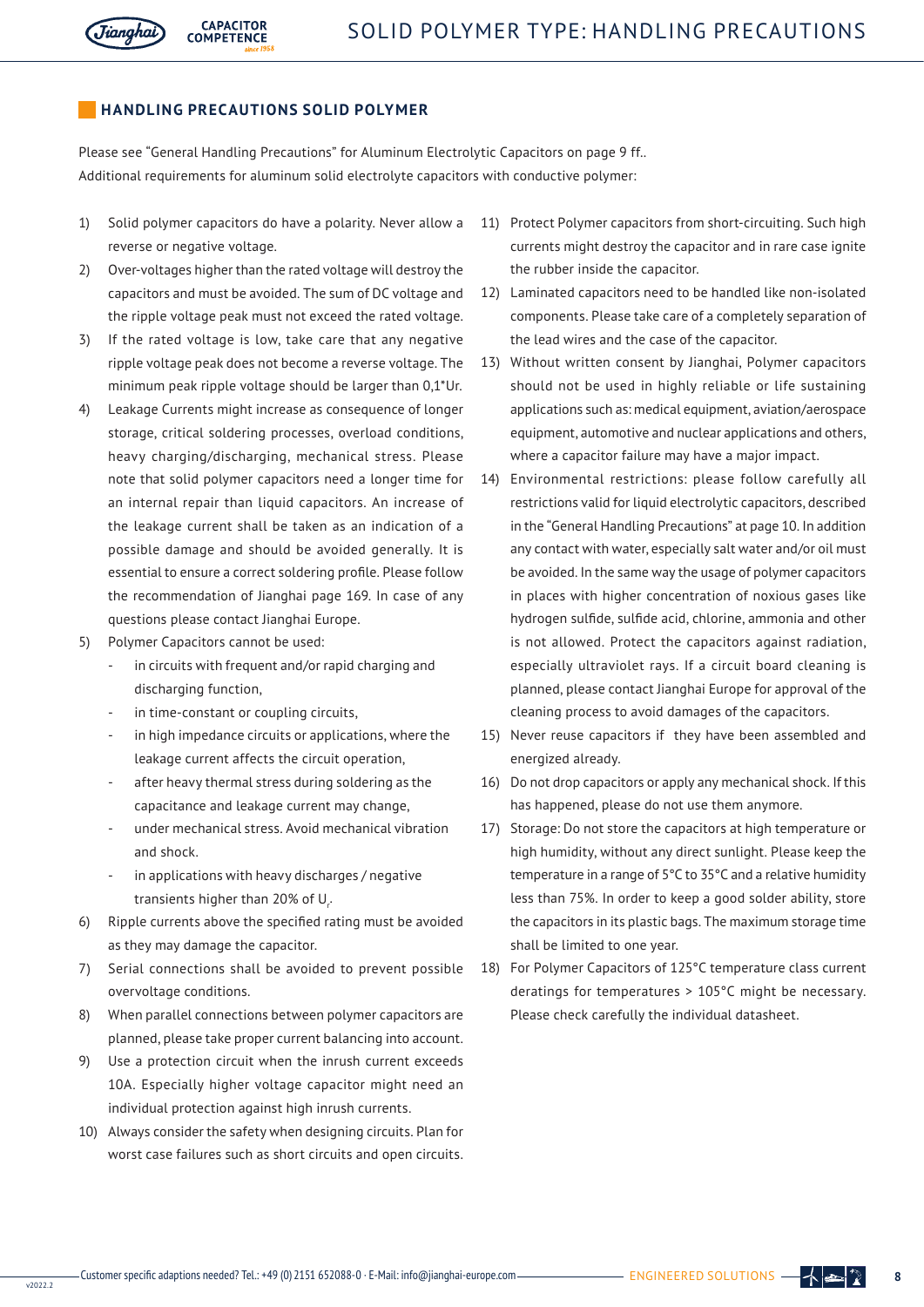

## **HANDLING PRECAUTIONS FOR ALUMINUM ELECTROLYTIC CAPACITORS FROM JIANGHAI**

**CAPACITOR** 

**COMPETENCE** 

#### **WARNING**

JIANGHAI is not liable for any extent of possible injuries or damages to persons or things, of any kind, caused by the improper application of and/or operating conditions harmful to electrolytic capacitors. Misapplications which may cause failures include, but are not limited to: ripple current or peak current or voltage above specification, operating voltage above surge voltage specified, temperature exposure outside the specified operating temperature range. Examples of harmful operating conditions comprise, but are not limited to: unusual storage or transport temperatures, excessive and/or rapid changes of ambient temperature or humidity, heavy mechanical shock or vibration, corrosive and abrasive particles in the ambient (cooling) air, conducting dust in the ambient (cooling) air, oil or water vapor or corrosive substances, explosive gas or dust, operation under extremely high or low ambient pressure conditions (below or above sea level), superimposed radio frequency voltages, radioactivity. In case of doubt about the impact of operating conditions on capacitor performance, please contact JIANGHAI. **PERSONAL SAFETY**

Electrical or mechanical misapplication of electrolytic capacitors may be hazardous. Personal injury or property damage may result from explosion of a capacitor or from the expulsion of electrolyte due to mechanical disruption or the release of a safety vent of a capacitor. In case of injury or skin or eye exposure to electrolyte, immediately seek professional medical advice. Before using electrolytic capacitors in any application, please read these Handling Precautions, familiarizing thoroughly with the information contained herein. Please check before using any of our electrolytic capacitors if these components fulfill the requirements of your application and that warnings and instructions for use are followed.

#### **WARRANTY**

The information contained in this catalogue does not form part of any quotation or contract, is believed to be accurate, reliable and up to date. Quality data are based on the statistical evaluations of a large quantity of parts and do not constitute a guarantee in a legal sense. However, agreement on these specifications does mean that the customer may claim for replacement of individual defective capacitors within the terms of delivery. We will not assume any liability beyond the replacement of defective components. This applies in particular to any consequential damage caused by component failure. Furthermore it must be taken into consideration that the figures stated for lifetime, failure rates and outlier percentages refer to the average production status and are therefore to be understood as mean values (statistic expectations) for a large number of delivery lots of identical capacitors. These figures are based on application experience and data obtained from preceding tests under normal conditions, or – for purpose of accelerated aging – more severe conditions. JIANGHAI reserves the right to change these specifications without prior notice. Any application information given is advisory and does not form part of any specification. The products are not primarily designed for use in life support applications, devices or systems where malfunction of these products can reasonably be expected to result in personal injury. JIANGHAI customers using or selling these products for use in such applications without prior written consent of JIANGHAI do so at their own risk and agree fully to indemnify JIANGHAI for any damage resulting from such improper use or sale. This version of the catalogue supersedes all previous versions. Latest versions of datasheets can be found on our homepage: www.jianghaieurope.com. For more details on precautions and guidelines for aluminum electrolytic capacitors, please refer to CENELEC Technical Report CLC/TR 50454:2008 E, "Guide for the application of aluminum electrolytic capacitors".

#### **POLARITY**

Electrolytic capacitors are polar and shall never be used with incorrect polarity, as there is a possible danger of shorting or destruction.

#### **RATED VOLTAGE U.**

The rated voltage is marked on the capacitor and defined in the datasheets as U<sub>n</sub>. This voltage should never be exceeded and is the maximum peak voltage including any ripple voltages allowed to avoid a shortening of the lifetime or damage of the capacitor. When a ripple current is applied to the capacitor, the sum of the peak ripple voltage and bias DC voltage shall never exceed the rated voltage. It might be necessary to lower the maximum allowed bias DC voltage, when certain ripple currents are applied to the capacitor. **SURGE VOLTAGE**

Maximum voltage, which may be applied to the capacitor for short periods of time: max. 1000 cycles of 30 sec. per 6 min., max. 5 pulses per hour. Capacitance drift +/- 15% max. **REVERSE VOLTAGE**

Reverse voltages or voltages < 0V are not allowed.

#### **RECOVERY VOLTAGE**

Electric potential between the positive and negative terminal may exist as a result of dielectric absorption. Please take action that this load does not damage other devices or scare workers during the production process (sparks possible). If needed please discharge the capacitor through a 1kΩ resistor.

#### **TEMPERATURE RANGE**

Use electrolytic capacitors only within the specified operating temperature range.

## **OVER-CURRENT**

Currents exceeding the rated ripple currents should be avoided.

#### **RIPPLE CURRENT/VOLTAGE**

The combined value of DC voltage and peak AC voltage (due to ripple current) shall not exceed the rated voltage and shall never be < 0V. Use of aluminum electrolytic capacitors under ripple current with wide amplitudes is equivalent to rapid chargedischarge operation.

#### **RAPID CHARGING/DISCHARGING**

Rapid charging/discharging generates severe heat and gas may be emitted which may lead to explosion. Consult JIANGHAI about specially designed capacitors suitable for such kind of applications. Example: Servo Drive Application

#### **BALANCING RESISTORS**

Balancing resistors should be utilized if capacitors are used in serial connection. Please choose low-tolerance resistors to limit voltage drift.

#### **CHARGE-DISCHARGE PROOF**

JIANGHAI capacitors are charge-discharge proof, which means that 10<sup>6</sup> switching cycles will cause capacitance reduction of less than 10%.

#### **LIFETIME**

There are many different lifetime definitions known without any true standard definition. Take special care when capacitors are compared that the capacitors fulfill the needed requirements. JIANGHAI publishes all conditions to be as transparent as possible. In the case of lifetime tests with additional ripple currents, the bias DC voltage must be reduced, so that the sum of bias DC voltage and the peak of the ripple voltage does not exceed the Rated Voltage U<sub>p</sub>.

**Load life:** Period of time, during which the technical parameters of all capacitors stay within the given limits. JIANGHAI defines this without allowing for outliers.

**Useful life:** Defined like load life, but with a lager range of parameter change.

**Endurance test:** IEC 60384-4 defines the acceptable drift criteria of electrical parameters after the endurance tests (continuous voltage test).

**Shelf Life:** Definition of time with acceptable drift of capacitor parameters after storage at upper category temperature without load.

#### **VIBRATION AND MECHANICAL STRESS**

Capacitors are sensitive to vibration and mechanical forces applied on the leads. Do not use capacitors, which have been dropped onto a rigid surface.

#### **INSULATION**

If any defect of the sleeve is visible, the component should not be used – the same holds for any kind of visible damage. A capacitor should be electrically isolated from the following parts: aluminum case, cathode lead wire, anode lead wire and circuit pattern, and auxiliary terminal of snap-in type. The sleeve is not recognized as an isolator and therefore the standard capacitor should not be used in a place where insulation function is needed. Please contact JIANGHAI if a higher grade of insulation is required.

#### **ENVIRONMENTAL CONDITIONS**

Avoid direct contact with water, salt solution, oil, dewing conditions. Halogens generally, especially fumigation treatment with bromides and flame retardant agents containing halogens must be avoided. Avoid exposing to direct sunshine, ozone, ultraviolet rays and x-ray radiation. Air Pressure: Max. 150kPa, min. 8kPa. For usage >2000m altitude above sea level current deratings might be necessary. No heavy air pressure changes are allowed. Do not use or store in an environment containing any hazardous gas (e.g., hydrogen sulphide, sulphurous acid, nitrous acid, chlorine, ammonia, bromine, methyl bromide, other halogens) or acidic or alkaline solutions.

#### **STORAGE**

Temperature 5 to 35°C, relative humidity below 75%. Electrolytic capacitors may accumulate charge naturally during storage. In this case discharge through a 1kOhm resistor before use (Recovery voltage). Leakage current may be increased after long storage time. In this case the capacitor should be subjected to the rated voltage treatment through a 1kOhm resistor before use for 1 hour, then it should be discharged through a resistor of about 1 Ohm/Volt. Storage times above 1 year should be avoided or rated voltage treatment may be necessary. In accordance to IEC 60384-4 electrolytic capacitors are subject to a reforming process before acceptance testing. Rated voltage is applied via a series resistance (100Ω: U<sub>R</sub>  $\leq$  100VDC, 1kΩ: U<sub>R</sub> > 100VDC).